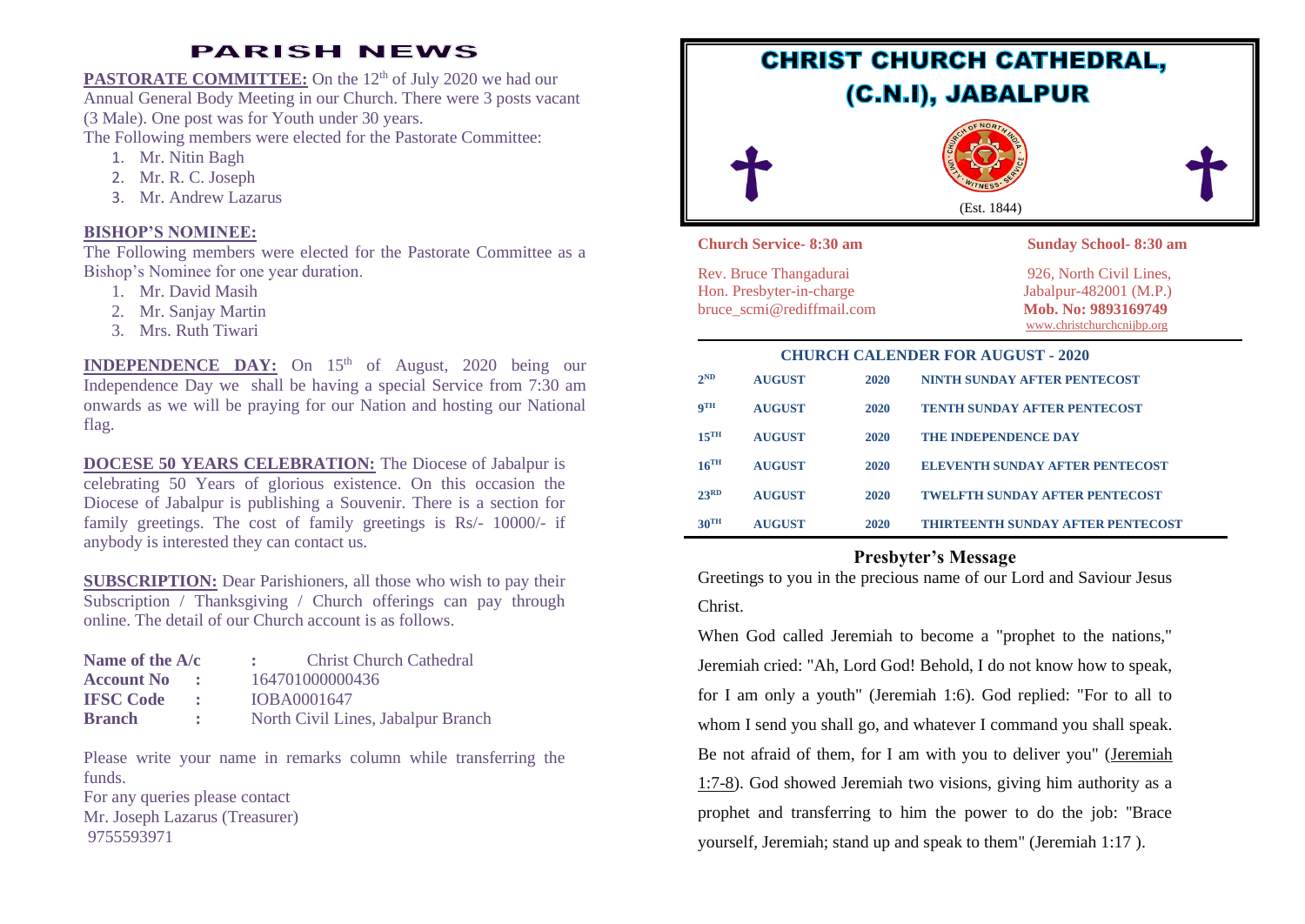In most all experiences, four stages can be recognized: God's call to a person, the person's objection to being called, reassurance that God will provide what is necessary for the person to carry out the action, and a sign or a vision that acts as God's signature on the contract. The biblical call narratives help us understand the relationship of ancient peoples to their God. But they also speak to us today, helping us to hear the summons of Spirit in our own lives and to answer that call of our own potential.

## **A biblical call is generally a dialogue between God (or an agent of God) and a human.**

Moses sees the burning bush and hears the voice of God calling him to deliver the Israelites (Exodus 3:1-10).

Sarah's call to be "mother of nations" (Genesis 17:16) comes through Abraham as she overhears a stranger telling her husband that she shall bear a son in her old age (Genesis 18:10).

Ezekiel's long, detailed call narrative covers Chapters 1 through 3 with visions and dialogues. The dialogue begins in Chapter 2 as a voice speaks from out of the throne vision: "Son of man, stand upon your feet, and I will speak with you" (Ezekiel 2:1).

An angel appears to Mary and begins with "Hail, O favored one, the Lord is with you!" (Luke 1:28)

The directness of these calls is more likely the ancient author's way of heightening the drama of an experience that is more common than we

know: Spirit is always speaking to us in inner dialogue. This "call" can come to us in a whisper, a nudge, or a barely perceptible thought. **To answer the call effectively, we must learn to hear the Inner Voice that guides us, discerning the direction of a call through meditation and prayer.**

And just as God transfers responsibility to Moses (''you may bring forth my people, the sons of Israel, out of Egypt" in Exodus 3:10), we are grasped by the responsibility for hearing and following the call of Spirit to a greater life.

"God's call to spiritual growth does not always imply a complete change in our lives. The Spirit moves in us always, nudging us, a 'still, small voice' within that calls us to small, daily duties."

#### God Offers Reassurance, and Signs

God's response to Moses was "I will be with you" (Exodus 3:12). That wasn't quite enough for Moses, and he argued his inadequacy over and over until he was convinced that God would be there for him.

The angel's words to Mary should leave us no doubt: "For with God nothing will be impossible" (Luke 1:37). But we need lots of reassurance. As we face new responsibility, what we have is the faith that God is, indeed, with us and that in moments of terror, we can turn within to the Spirit that called us and is always there to guide us.

For Sarah and Mary, pregnancy served as an indisputable sign of the veracity of the call. Moses received his first sign when his staff turned into a serpent. Gideon's offering went up in a burst of flame ignited by the angel.